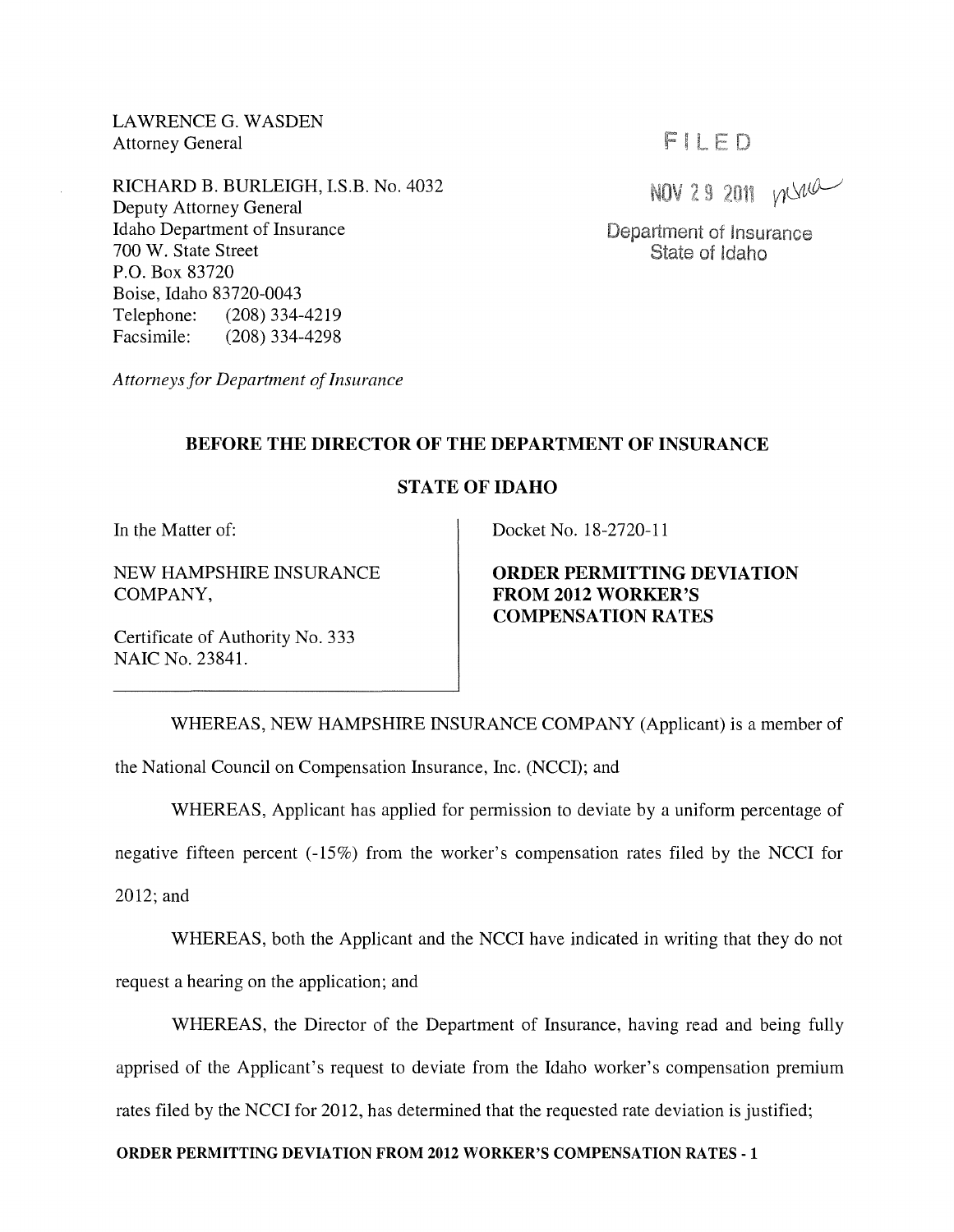NOW, THEREFORE, IT IS HEREBY ORDERED that, pursuant to Idaho Code § 41- 1614, the Applicant's request for a uniform percentage deviation of negative fifteen percent (-15%) from the worker's compensation rates filed by the NCCI for 2012, exclusive of terrorism rates, is GRANTED. This deviation from the Idaho worker's compensation premium rates filed by the NCCI for 2012 shall take effect January 1, 2012, and shall remain in effect for one year from that date unless terminated sooner with the approval of the Director.

DATED this  $\frac{M}{\sqrt{N}}$  day of November 2011.

STATE OF IDAHO DEPARTMENT OF INSURANCE

un feal Director

## **NOTIFICATION OF RIGHTS**

This is a final order of the Director. Any party may file a motion for reconsideration of this final order within fourteen (14) days of the service date of this order. The agency will dispose of the petition for reconsideration within twenty-one (21) days of its receipt, or the petition will be considered denied by operation of law. *See* Idaho Code § 67-5246(4).

Pursuant to Idaho Code §§ 67-5270 and 67-5272, any party aggrieved by this final order or orders previously issued in this case may appeal this final order and all previously issued orders in this case to district court by filing a petition in the district court of the county in which:

- i. A hearing was held,
- ii. The final agency action was taken,
- iii. The party seeking review of the order resides, or operates its principal place of business in Idaho, or

#### ORDER PERMITTING DEVIATION FROM 2012 WORKER'S COMPENSATION RATES· 2